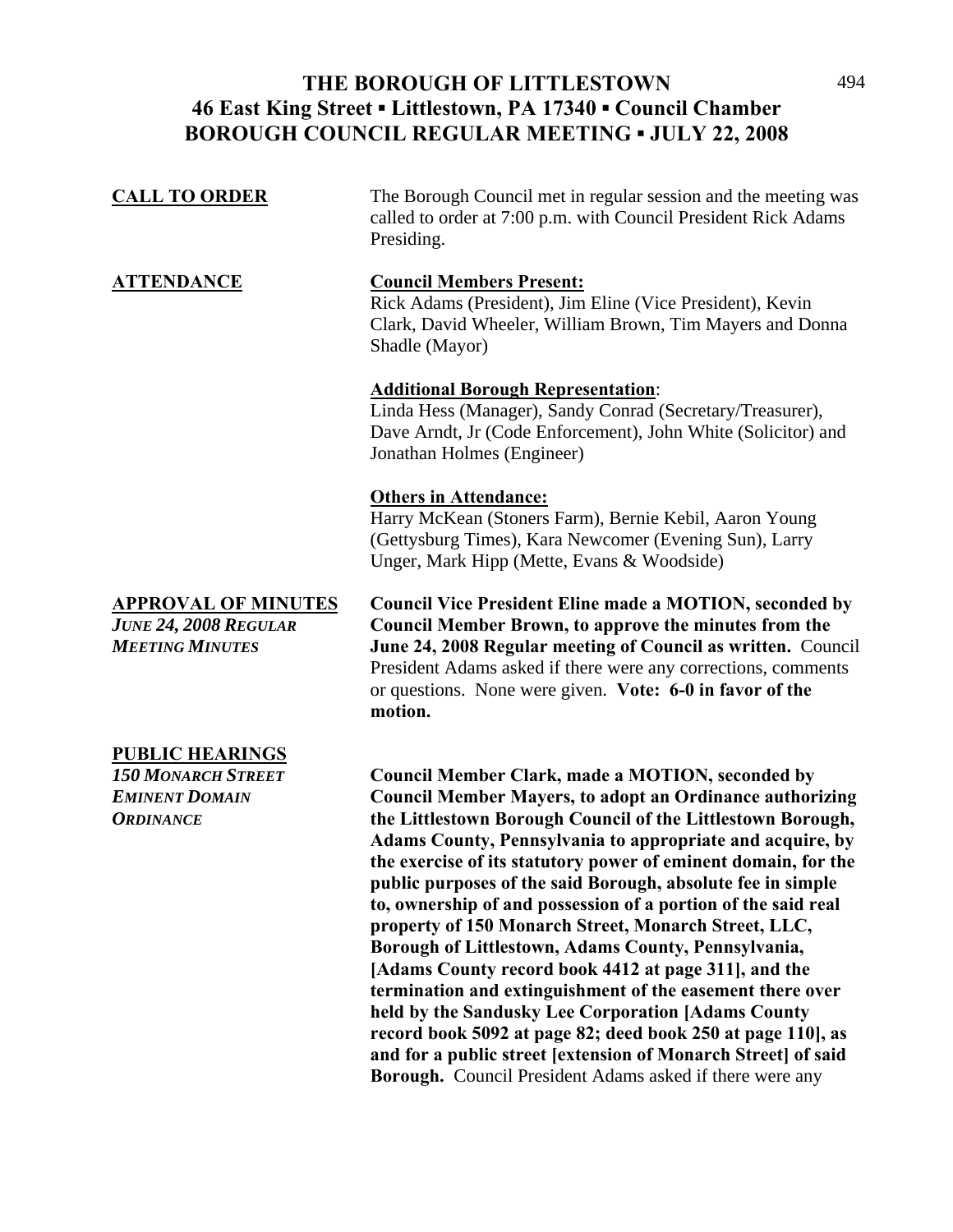### THE BOROUGH OF LITTLESTOWN 495 **46 East King Street ▪ Littlestown, PA 17340 ▪ Council Chamber BOROUGH COUNCIL REGULAR MEETING ▪ JULY 22, 2008**

| <b>150 MONARCH STREET</b><br><b>EMINENT DOMAIN ORDINANCE</b><br>(Continued)                          | questions or comments. None were given. Vote: 6-0 in favor<br>of the motion.                                                                                                                                                                                                                                                                                                                                                                                                                                                                                                       |
|------------------------------------------------------------------------------------------------------|------------------------------------------------------------------------------------------------------------------------------------------------------------------------------------------------------------------------------------------------------------------------------------------------------------------------------------------------------------------------------------------------------------------------------------------------------------------------------------------------------------------------------------------------------------------------------------|
| <b>COMCAST CABLE TV</b><br><b>FRANCHISE ORDINANCE</b>                                                | <b>Council Member Clark made a MOTION, seconded by</b><br><b>Council Member Brown, to adopt an Ordinance of the</b><br>Borough of Littlestown, Littlestown, Adams County,<br>Pennsylvania, granting a non-exclusive franchise to Comcast<br>of the Southeast Pennsylvania, LLC and Comcast of<br>Colorado/Pennsylvania/West Virginia, LLC for the<br>construction, maintenance and operation of a Cable<br>Television System within the Borough of Littlestown. Council<br>President Adams asked for any questions or comments. None<br>were given. Vote: 6-0 favor of the motion. |
| <b>POLITICAL SIGN ORDINANCE</b>                                                                      | <b>Council Member Clark made a MOTION, seconded by</b><br><b>Council Vice President Eline, to adopt an Ordinance of the</b><br>Borough of Littlestown, Adams County, Pennsylvania,<br>amending Chapter 73, Articles 100, 700, and 900, § 102.3, 701<br>and 902, Chapter 45, Article II, §45-8 of the Littlestown<br>Borough Code regarding Sign Requirements and Definitions.<br>Council President Adams asked for any questions or comments.<br>None were given. Vote: 6-0 favor of the motion.                                                                                   |
| <b>WATER AND SEWER SERVICES</b><br><b>BILLING, COLLECTION AND</b><br><b>WATER SHUT-OFF ORDINANCE</b> | <b>Council Member Clark made a MOTION, seconded by</b><br><b>Council Vice President Eline, to adopt an Ordinance of the</b><br>Borough of Littlestown, Adams County, Pennsylvania,<br>adopting procedures for Public Water and Sewer Service<br>Billing, Collection and Water Shut-off by amending Chapter<br>70, Article III, § 70-23 and 70-24 of the Littlestown Borough<br><b>Code.</b> Council President Adams asked for any questions or<br>comments. None were given. Vote: 6-0 favor of the motion.                                                                        |
| <b>SNOW REMOVAL IN BOROUGH</b><br><b>CUL-DE-SACS ORDINANCE</b>                                       | <b>Council Vice President Eline made a MOTION, seconded by</b><br>Council Member Wheeler, to adopt an Ordinance of the<br>Borough of Littlestown, Adams County, Pennsylvania,<br>amending Chapter 68, Article III-A, § 68-25.1 of the<br><b>Littlestown Borough Code relating to Designated Snow</b><br><b>Emergency Routes and Snow Removal in Borough Cul-de-</b><br>Sacs. Council President Adams asked for any questions or<br>comments. None were given. Vote: 6-0 favor of the motion.                                                                                       |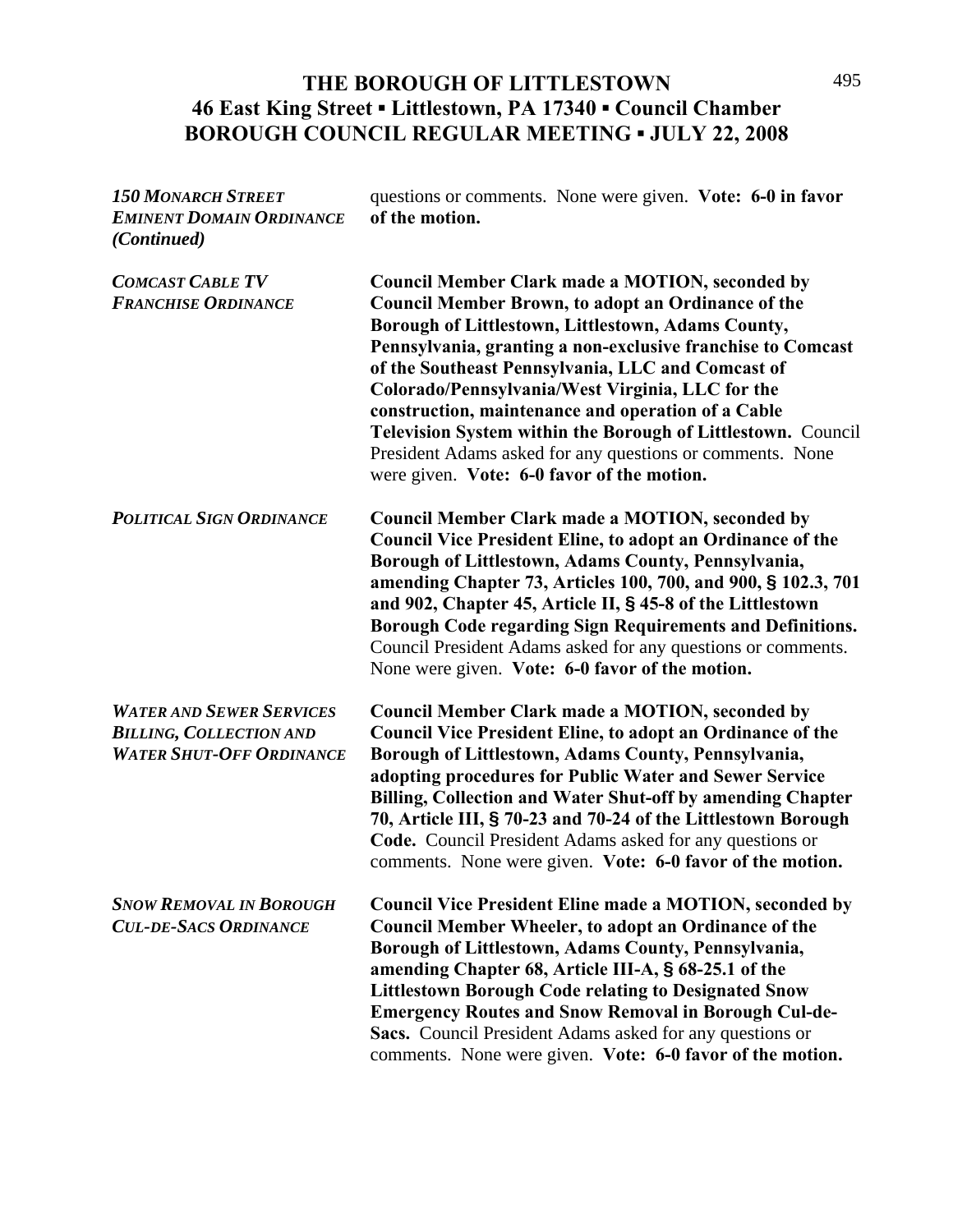# THE BOROUGH OF LITTLESTOWN 496 **46 East King Street ▪ Littlestown, PA 17340 ▪ Council Chamber BOROUGH COUNCIL REGULAR MEETING ▪ JULY 22, 2008**

| <b>APPROVAL AND</b><br><b>PAYMENT OF BILLS</b>                                                               | <b>Council Vice President Eline made a MOTION, seconded by</b><br>Council Member Brown, to pay the bills in the amount of<br>\$234,673.94. Council President Adams asked for any questions<br>or comments. None were given. Vote: 6-0 favor of the<br>motion.                                                                                                                                                                                                                                                                                                |
|--------------------------------------------------------------------------------------------------------------|--------------------------------------------------------------------------------------------------------------------------------------------------------------------------------------------------------------------------------------------------------------------------------------------------------------------------------------------------------------------------------------------------------------------------------------------------------------------------------------------------------------------------------------------------------------|
| <b>APPROVAL OF</b><br><b>SECRETARY'S REPORT</b>                                                              | <b>Council Vice President Eline made a MOTION, seconded by</b><br><b>Council Member Brown, to approve the Secretary's Report</b><br>for the month of June. Council President Adams asked for any<br>questions or comments. None were given. Vote: 6-0 favor of<br>the motion.                                                                                                                                                                                                                                                                                |
| <b>APPROVAL OF</b><br><b>FINANCIAL REPORT AND</b><br><b>SAVINGS FUND</b>                                     | <b>Council Vice President Eline made a MOTION, seconded by</b><br><b>Council Member Clark, to approve the Financial Report and</b><br>Savings Fund. Council President Adams asked for any<br>questions or comments. None were given. Vote: 6-0 favor of<br>the motion.                                                                                                                                                                                                                                                                                       |
| <b>UNFINISHED BUSINESS</b><br><b>ADAMS COUNTY TRANSIT</b><br><b>AUTHORITY REQUEST FOR</b><br><b>DONATION</b> | <b>Council Member Clark made a MOTION, seconded by</b><br><b>Council Member Brown, to table the request from the Adams</b><br><b>County Transit Authority for a donation to the Finance</b><br>Committee for review and recommendation to the Borough<br>Council whereas the expenditures are not accounted for<br>within the current fiscal year budget as well as needed<br>consideration of the Committee for future budge inclusions.<br>Council President Adams asked for any questions or comments.<br>None were given. Vote: 6-0 favor of the motion. |
| <b>NON-AGENDA ITEMS</b><br><b>REQUEST FROM LITTLESTOWN</b><br><b>BAND CAMP</b>                               | <b>Council Member Clark made a MOTION, seconded by</b><br><b>Council Vice President Eline, to approve the request from the</b><br>Littlestown Band to swim in the pool and use of a pavilion on<br>Thursday afternoon of Band Camp 2008 on Thursday, July<br>31, 2008 from 3:00 p.m. until 6:00 p.m. Council President<br>Adams asked for any questions or comments. None were given.<br>Vote: 6-0 favor of the motion.                                                                                                                                      |
| <b>MARVIN STREET AND PATRICK</b><br><b>AVENUE TEMPORARY SIGNAGE</b>                                          | After discussion by Council and the public, Council took no<br>action to extend the review of the signage located at Marvin<br>Street and Patrick Avenue during ball season.                                                                                                                                                                                                                                                                                                                                                                                 |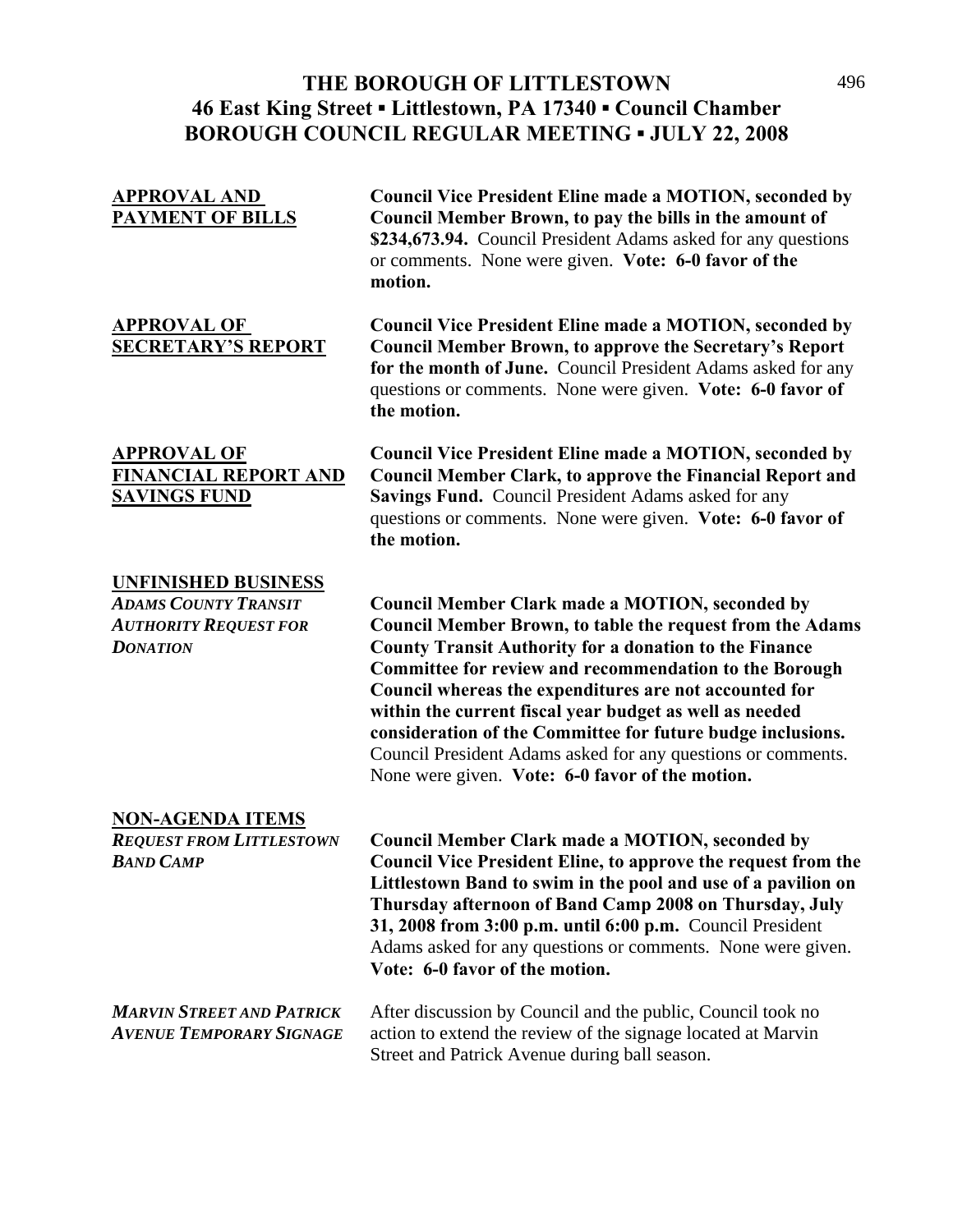# **THE BOROUGH OF LITTLESTOWN** 497 **46 East King Street ▪ Littlestown, PA 17340 ▪ Council Chamber BOROUGH COUNCIL REGULAR MEETING ▪ JULY 22, 2008**

| <b>REPORTS</b>                  |                                                                                                                                                                                                                                                                                                                                                                                                        |
|---------------------------------|--------------------------------------------------------------------------------------------------------------------------------------------------------------------------------------------------------------------------------------------------------------------------------------------------------------------------------------------------------------------------------------------------------|
| <b>BOROUGH ENGINEER</b>         | Jonathan Holmes with Herbert, Rowland and Grubic gave<br>Council updates on the following projects:                                                                                                                                                                                                                                                                                                    |
|                                 | King and Queen Streetscape<br>1.<br>2.<br>Monarch and Boyer Streets<br>3.<br><b>Sells Parking Lot Improvements</b><br><b>Lumber Street</b><br>4.<br>5.<br>Pavement Management Program<br>6.<br><b>Quarry Filtration</b><br>Act 537 PADEP Sewage Facilities Plan Update<br>7.<br>8.<br><b>Plan Reviews</b>                                                                                              |
| <b>BOROUGH MANAGER</b>          | Borough Manager Hess stated that her monthly report was<br>provided earlier to Borough Council.                                                                                                                                                                                                                                                                                                        |
| <b>MAYOR</b>                    | Mayor Shadle stated that she turned in \$265.00 in police fines<br>for the month of June.                                                                                                                                                                                                                                                                                                              |
| <b>CHIEF OF POLICE</b>          | Mayor Shadle stated that a total of \$4,965.83 in fines were<br>collected by the police department for the month of June.                                                                                                                                                                                                                                                                              |
| <b>DIRECTOR OF PUBLIC WORKS</b> | The report for the Director of Public Works, Tim Topper was<br>provided earlier to Borough Council.                                                                                                                                                                                                                                                                                                    |
| <b>CODE ENFORCEMENT OFFICER</b> | Code Enforcement Officer, David Arndt, Jr. stated that his<br>monthly report was provided earlier to Borough Council and<br>requested Council to consider legislation regarding situations of<br>living in Campers, RV's etc.                                                                                                                                                                          |
|                                 | <b>Council Member Clark made a MOTION, seconded by</b><br><b>Council Vice President Eline, to direct the Borough Solicitor</b><br>to review the request for a potential legislative solution to the<br>Littlestown Code Officer's request regarding living in<br>Campers, RV's etc. Council President Adams asked for any<br>questions or comments. None were given. Vote: 6-0 favor of<br>the motion. |
| <b>APPROVAL OF REPORTS</b>      | <b>Council Member Clark made a MOTION, seconded by</b><br>Council Member Wheeler, to approve the reports as written.<br>Council President Adams asked for any questions or comments.<br>None were given. Vote: 6-0 favor of the motion.                                                                                                                                                                |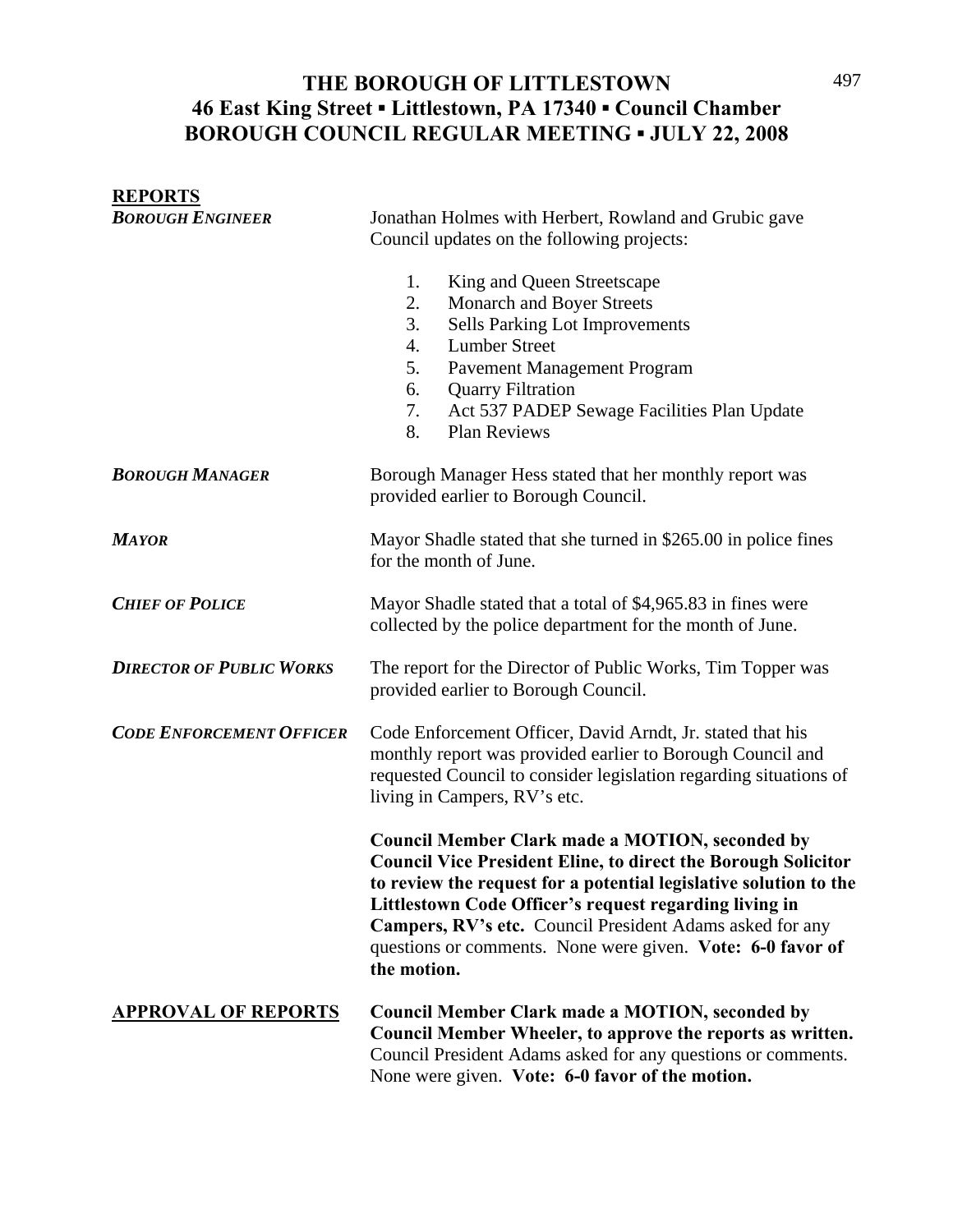### THE BOROUGH OF LITTLESTOWN 498 **46 East King Street ▪ Littlestown, PA 17340 ▪ Council Chamber BOROUGH COUNCIL REGULAR MEETING ▪ JULY 22, 2008**

#### **REPORTS OF BOARD COMMISSIONS AND COMMITTEES**

### **RECREATION BOARD** *PHONE EXTENSION TO* **Council Member Clark made a MOTION, seconded by**  *CONCESSION STAND* **Council Vice President Eline, to approve the recommendation from the Littlestown Recreation Board to authorize the Borough Maintenance staff to run a phone extension to the Littlestown Borough Concession Stand and add a door bell chime at a cost not to exceed \$60.00 from the pool fund account 05.452.700, Capital Purchases.** Council President Adams asked for any questions or comments. None were given. **Vote: 6-0 favor of the motion.**  *POOL HOP ON AUGUST 20<sup>TH</sup>* Council Member Clark made a MOTION, seconded by  **Council Member Brown, to approve the recommendation from the Recreation Board for the scheduling of the August 20, 2008 pool hop at 8:00 p.m. to 10:00 p.m. with an admission rate of \$3.00 per person and with notification to the Littlestown Police Department of this community event scheduling.** Council President Adams asked for any questions or comments. None were given. **Vote: 6-0 favor of the motion.**  *RESIGNATION OF EDDIE* **Council Vice President Eline made a MOTION, seconded by**  *RALEIGH* **Council Member Clark, to approve the recommendation from the Recreation Board to accept the resignation of the Pool Manager, Eddie Raleigh with regret.** Council President Adams asked for any questions or comments. None were given. **Vote: 6-0 favor of the motion.**  *POOL PERSONNEL* **Council Vice President Eline made a MOTION, seconded by Council Member Wheeler, to approve the recommendation from the Recreation Board to keep Jason Spence as Assistant Pool Manager and Marion Barber as Head Lifeguard.**  Council President Adams asked for any questions or comments. None were given. **Vote: 6-0 favor of the motion.**  *SOLICITOR TO REVIEW LAW* **Council Member Clark made a MOTION, seconded by**  *ON NUMBER OF LIFEGUARDS* **Council Member Mayers, to deny the recommendation from the Recreation Board to direct the Borough Solicitor to the**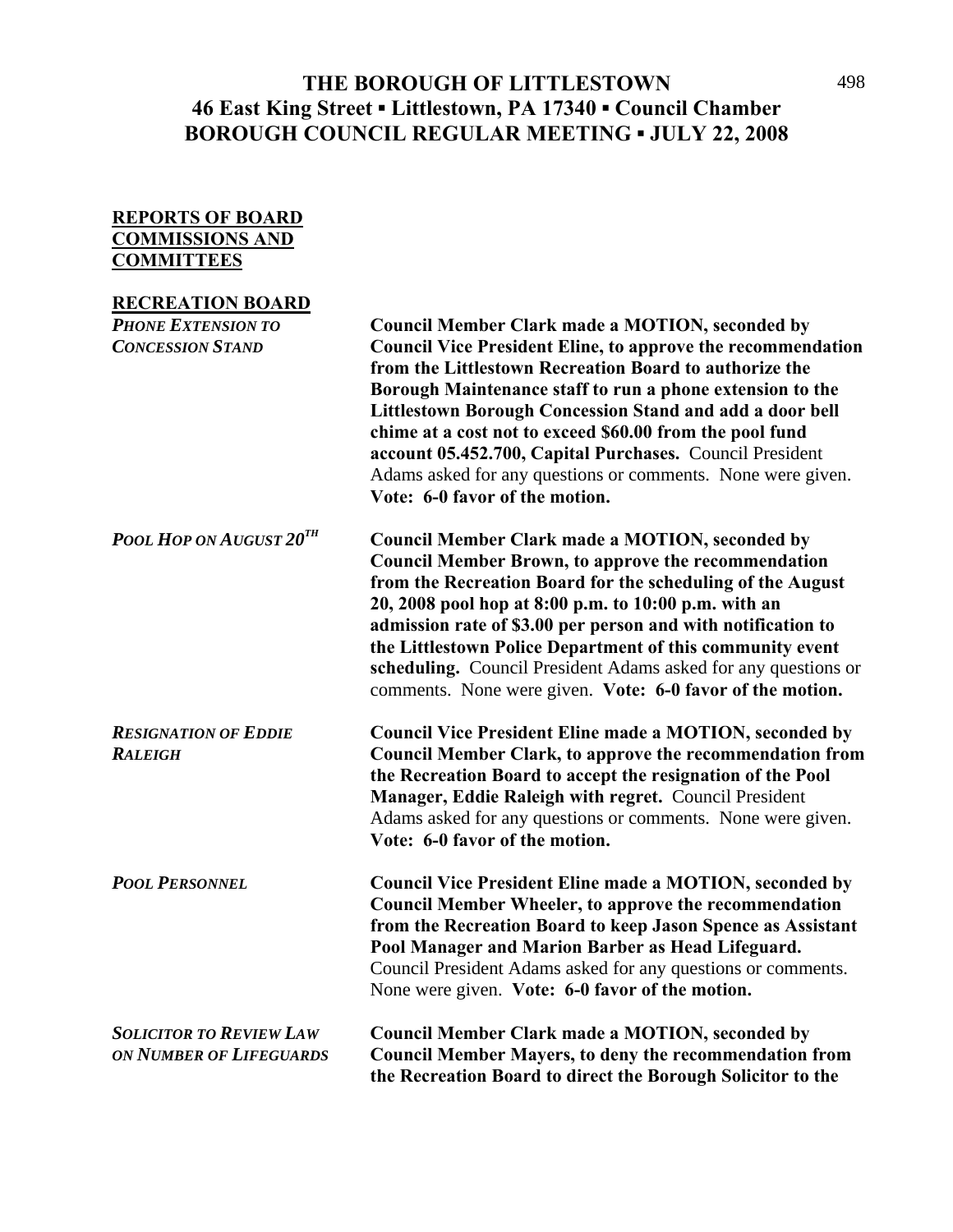## THE BOROUGH OF LITTLESTOWN 499 **46 East King Street ▪ Littlestown, PA 17340 ▪ Council Chamber BOROUGH COUNCIL REGULAR MEETING ▪ JULY 22, 2008**

| <b>SOLICITOR TO REVIEW LAW</b>                                                          | law on the number of Lifeguards. Council President Adams                                                                                                                                                                                                                                                                                                                                                                                                                                                                                                                            |
|-----------------------------------------------------------------------------------------|-------------------------------------------------------------------------------------------------------------------------------------------------------------------------------------------------------------------------------------------------------------------------------------------------------------------------------------------------------------------------------------------------------------------------------------------------------------------------------------------------------------------------------------------------------------------------------------|
| ON NUMBER OF LIFEGUARDS                                                                 | asked for any questions or comments. None were given. Vote:                                                                                                                                                                                                                                                                                                                                                                                                                                                                                                                         |
| (Continued)                                                                             | 6-0 favor of the motion.                                                                                                                                                                                                                                                                                                                                                                                                                                                                                                                                                            |
| <b>REQUEST OF POOL BID</b><br><b>DOCUMENTS</b>                                          | <b>Council Member Clark made a MOTION, seconded by</b><br><b>Council Vice President Eline, to approve the recommendation</b><br>from the Recreation Board for the bid documents regarding<br>the Littlestown Community Pool Renovations between 2006<br>and 2007 and if unable to produce such documents that<br>communications from the Borough Secretary as to what<br>reasons said documents are not available to the Board and to<br><b>Council Members.</b> Council President Adams asked for any<br>questions or comments. None were given. Vote: 6-0 favor of<br>the motion. |
| <b>PLANNING COMMISSION</b><br><b>APPROVAL OF REVISED PLAN</b><br><b>FOR ROYAL FARMS</b> | <b>Council Member Clark made a MOTION, seconded by</b><br><b>Council Member Mayers, to table the request from the</b><br><b>Littlestown Borough Planning Commission regarding the</b><br>approved final subdivision plans for 450 North Queen Street,<br>Royal Farms until the August 26 Regular Meeting of Council.<br>Council President Adams asked for any questions or comments.<br>None were given. Vote: 6-0 favor of the motion.                                                                                                                                             |
| <b>CIVIL SERVICE</b>                                                                    | Committee Chairman, Mayers stated that there was nothing to                                                                                                                                                                                                                                                                                                                                                                                                                                                                                                                         |
| <b>COMMISSION</b>                                                                       | report.                                                                                                                                                                                                                                                                                                                                                                                                                                                                                                                                                                             |
| <b>COMMUNITY RELATIONS</b>                                                              | Committee Chairman, Brown stated that there was nothing to                                                                                                                                                                                                                                                                                                                                                                                                                                                                                                                          |
| <b>COMMITTEE</b>                                                                        | report.                                                                                                                                                                                                                                                                                                                                                                                                                                                                                                                                                                             |
| <b>FINANCE COMMITTEE</b>                                                                | Committee Chairman, Adams stated that there was nothing to<br>report.                                                                                                                                                                                                                                                                                                                                                                                                                                                                                                               |
| <b>FIRE PREVENTION</b>                                                                  | Committee Chairman, Eline stated that there was nothing to                                                                                                                                                                                                                                                                                                                                                                                                                                                                                                                          |
| <b>COMMITTEE</b>                                                                        | report.                                                                                                                                                                                                                                                                                                                                                                                                                                                                                                                                                                             |
| <b>HEALTH &amp; SAFETY</b><br><b>COMMITTEE</b>                                          | Committee Chairman, Clark stated that the public is encouraged<br>to attend a Health and Safety Sub Committee Meeting at the<br>VFW on September 3, 2008 at 7:00 p.m. to discuss the new<br>"Residential and Commercial Rental Unit Occupancy<br>Ordinance". Copies of the preliminary draft of the Ordinance                                                                                                                                                                                                                                                                       |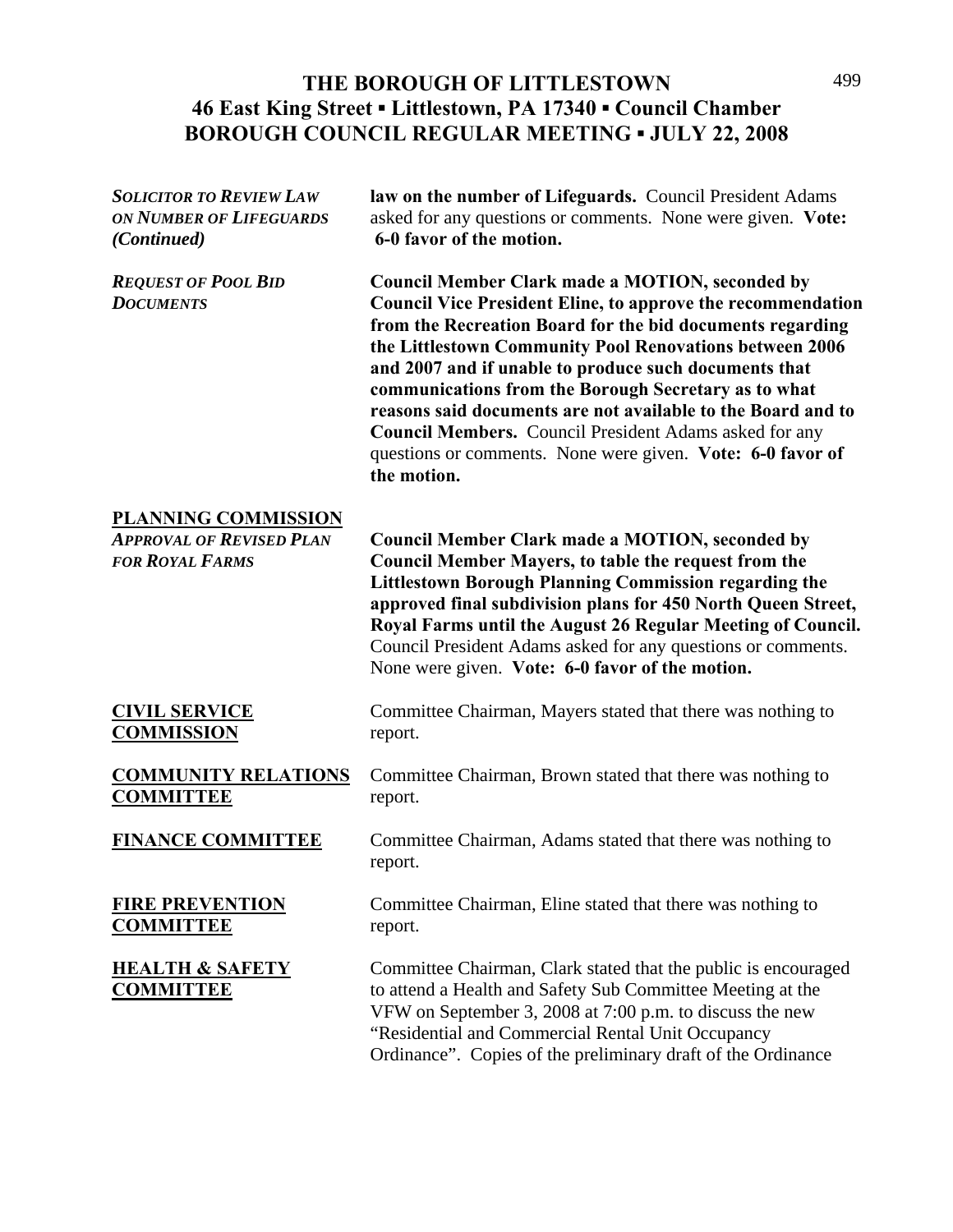## THE BOROUGH OF LITTLESTOWN 500 **46 East King Street ▪ Littlestown, PA 17340 ▪ Council Chamber BOROUGH COUNCIL REGULAR MEETING ▪ JULY 22, 2008**

| <b>HEALTH &amp; SAFETY</b><br><b>COMMITTEE</b><br>(Continued)    | will be available August 4, 2008 at the Borough and Littlestown<br>Library for review.                                                                                                                                                                                                                                                                                                                                                                                              |
|------------------------------------------------------------------|-------------------------------------------------------------------------------------------------------------------------------------------------------------------------------------------------------------------------------------------------------------------------------------------------------------------------------------------------------------------------------------------------------------------------------------------------------------------------------------|
| PERSONNEL COMMITTEE                                              | Committee Chairman, Eline stated that Louis Small, Jr. and<br>Borough Manager Hess have completed their probation period.                                                                                                                                                                                                                                                                                                                                                           |
| <b>UNION/POLICE</b><br><b>CONTRACT COMMITTEE</b>                 | Committee Chairman, Adams stated that there was nothing to<br>report.                                                                                                                                                                                                                                                                                                                                                                                                               |
| <b>PROPERTY AND SUPPLY</b><br><b>COMMITTEE</b>                   | <b>Council Member Clark made a MOTION, seconded by</b><br><b>Council Vice President Eline, to approve the recommendation</b><br>from the Property and Supply Committee to purchase a<br>battery backup system generator from Herr Signal Lighting<br>Company for \$6,700.00 and will be paid for from the General<br>Fund Account 01.430.700, Capital Purchases. Council President<br>Adams asked for any questions or comments. None were given.<br>Vote: 6-0 favor of the motion. |
| <b>STREETS AND</b><br><b>TRANSPORTATION</b><br><b>COMMITTEE</b>  | Committee Chairman, Wheeler, stated that he had nothing to<br>report.                                                                                                                                                                                                                                                                                                                                                                                                               |
| UTILITIES/I&I<br><b>COMMITTEE</b>                                | Committee Chairman, Mayers, stated that he had nothing to<br>report.                                                                                                                                                                                                                                                                                                                                                                                                                |
| <b>REGIONAL</b><br><b>COMPREHENSIVE PLAN</b><br><b>COMMITTEE</b> | Committee Chairman, Clark stated that the committee is<br>working on scheduling a meeting.                                                                                                                                                                                                                                                                                                                                                                                          |
| <b>YORK/ADAMS TAX</b><br><b>BUREAU</b>                           | Committee Chairman, Wheeler stated that he had nothing to<br>report.                                                                                                                                                                                                                                                                                                                                                                                                                |
| <b>LITTLESTOWN CHAMBER</b><br><b>OF COMMERCE</b>                 | Committee Chairman, Brown stated that he had nothing to<br>report.                                                                                                                                                                                                                                                                                                                                                                                                                  |
| <b>SAFETY COMMITTEE</b>                                          | Committee Chairwomen, Conrad stated that she had nothing to<br>report.                                                                                                                                                                                                                                                                                                                                                                                                              |